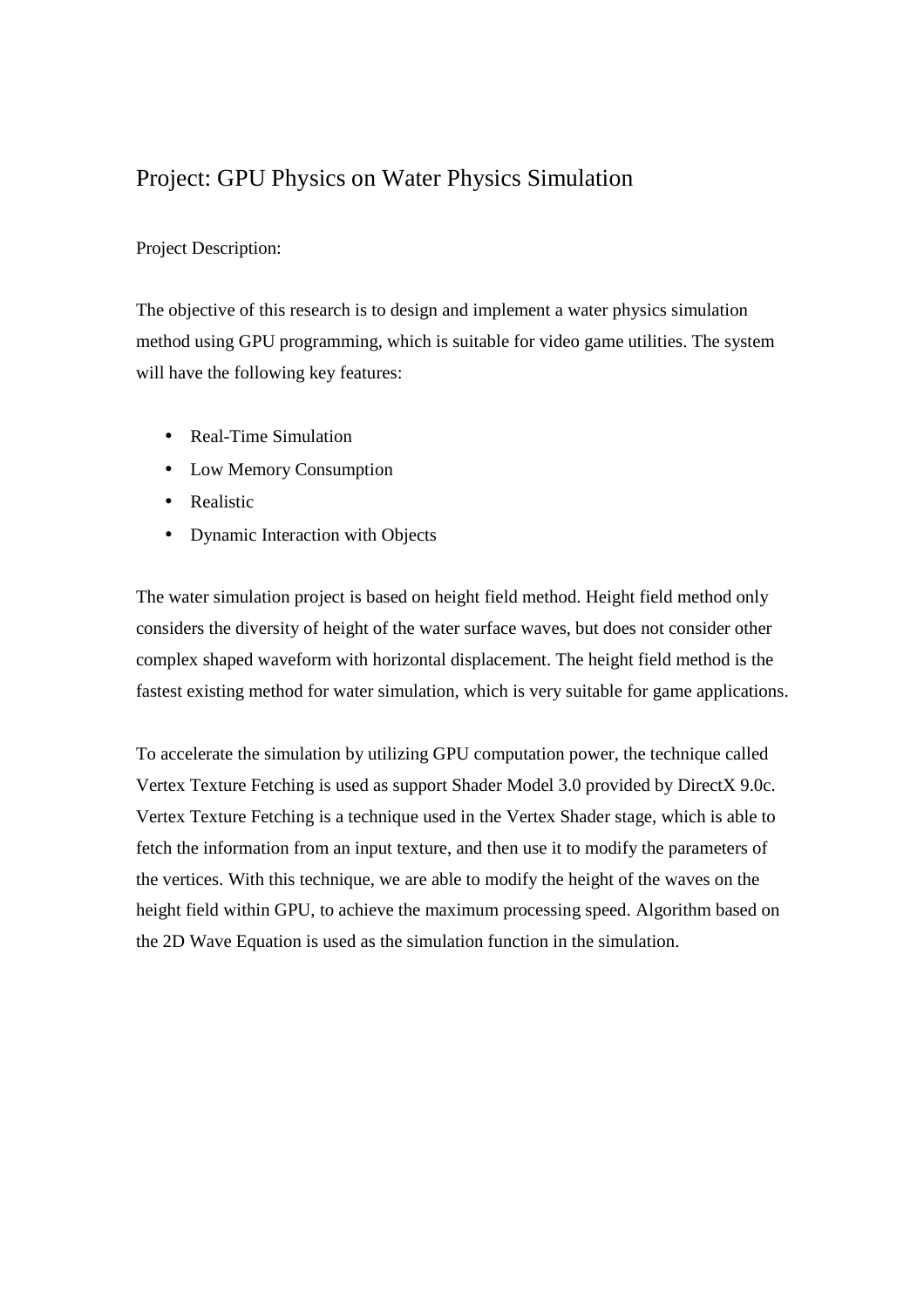

To render the water, the following techniques are used:

- Phong Shading Algorithm
- Time-dependent Displacement on Normal Map for Ambient Moving Wave Effect
- Skybox Reflection
- Dynamic Shadow Calculation
- Fresnel Effect



Skybox Reflection